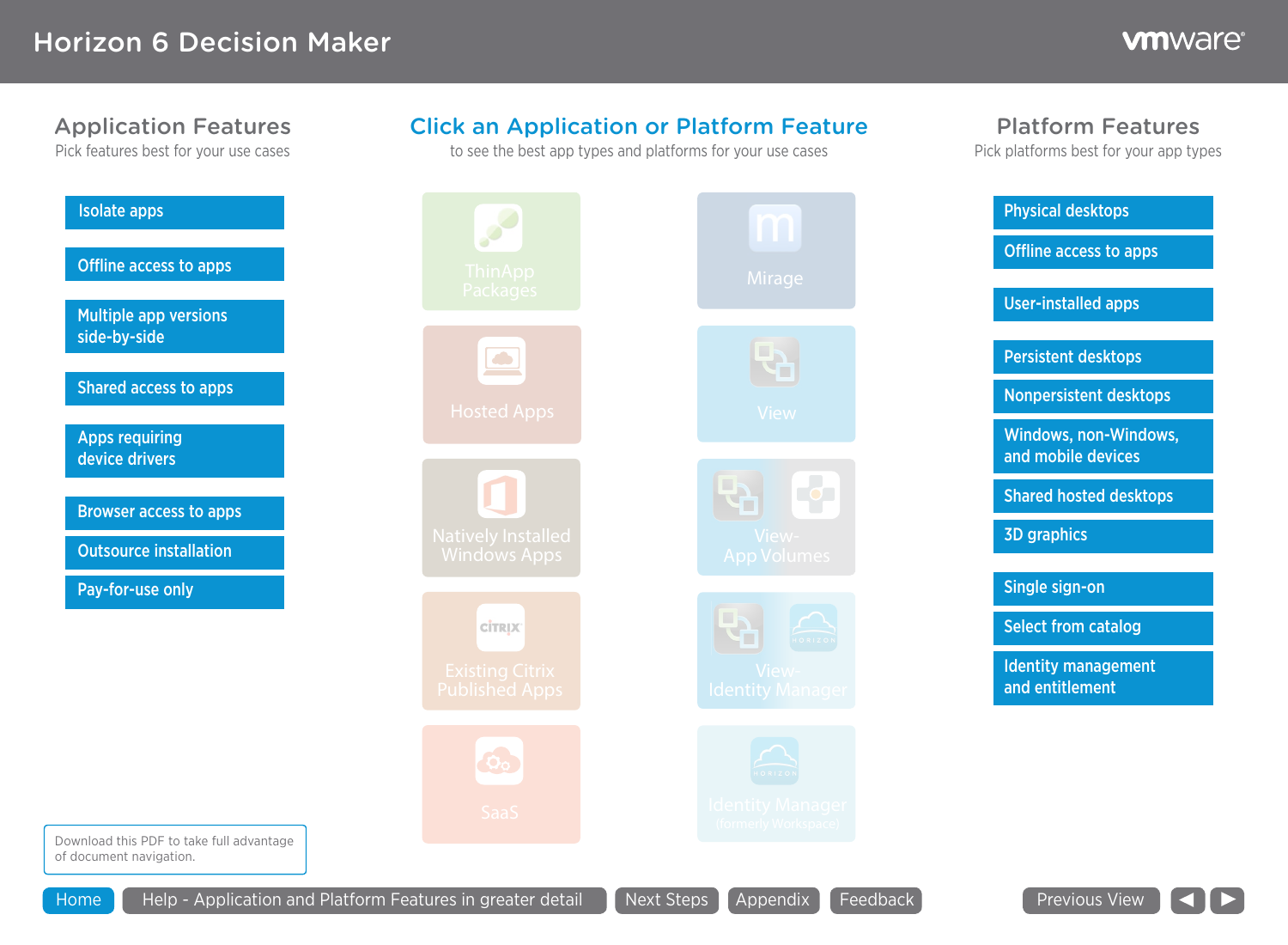## Features Supported by ThinApp



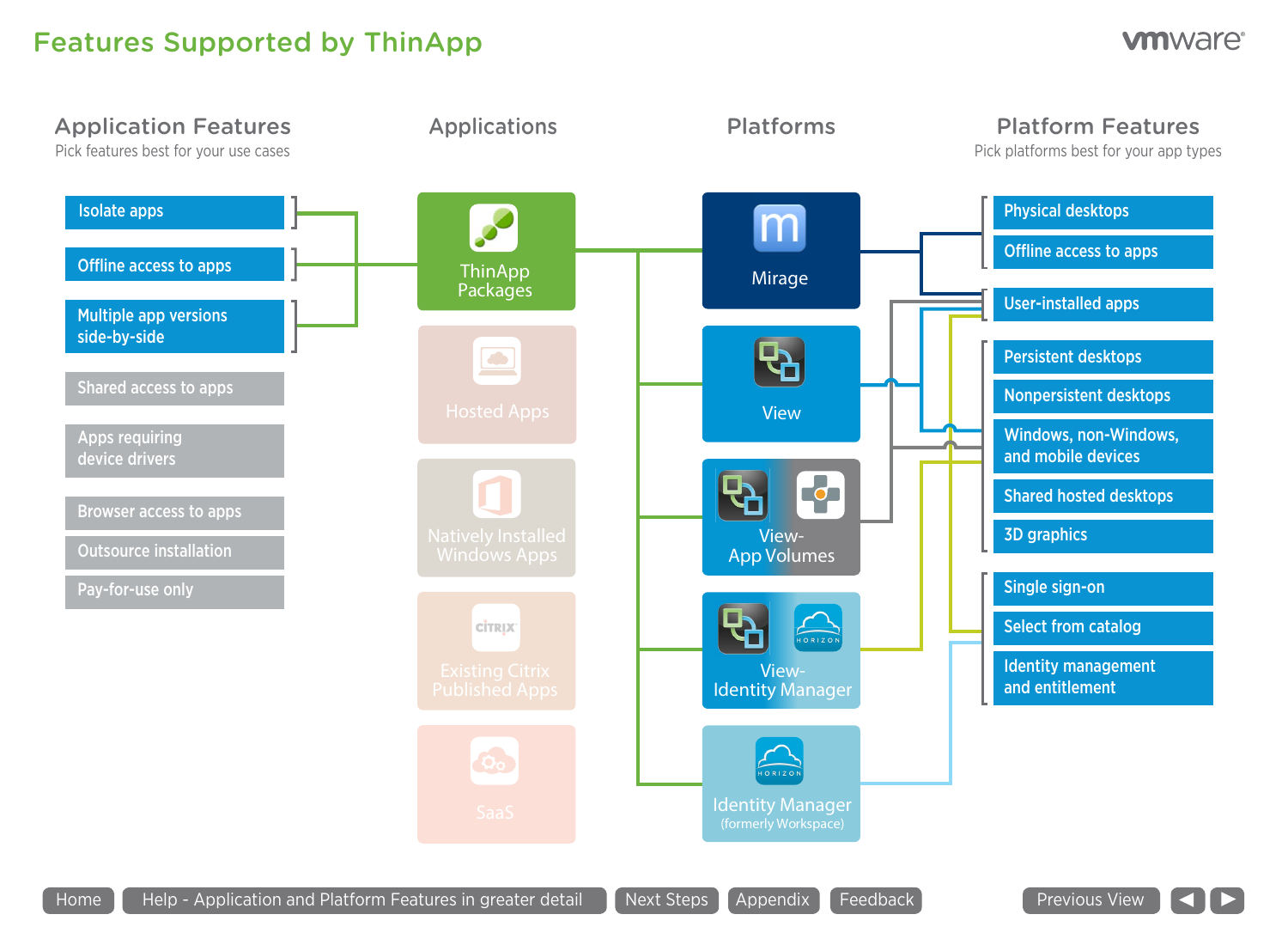## Features Supported by Hosted Apps



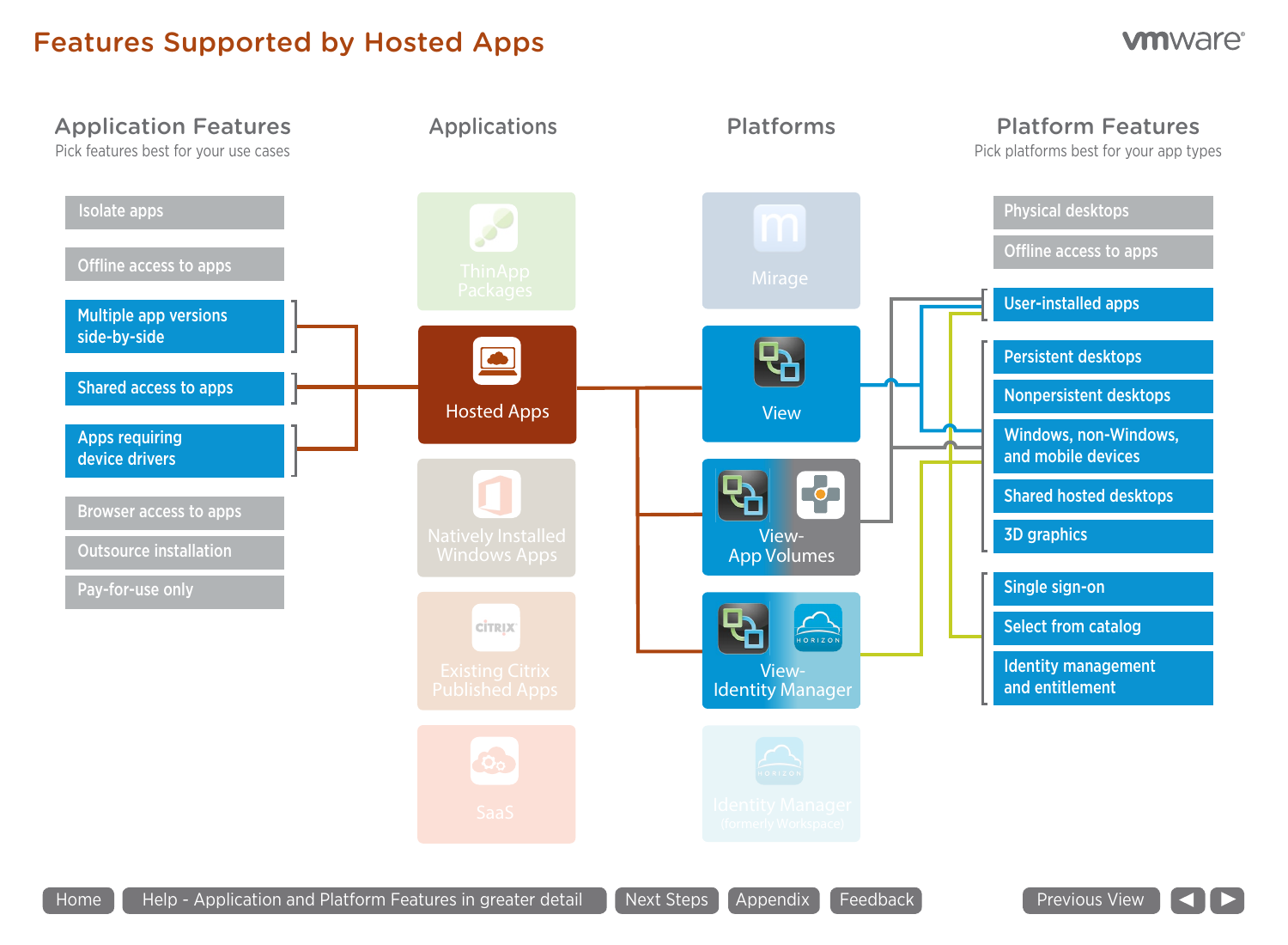## Features Supported by Natively Installed Windows Apps



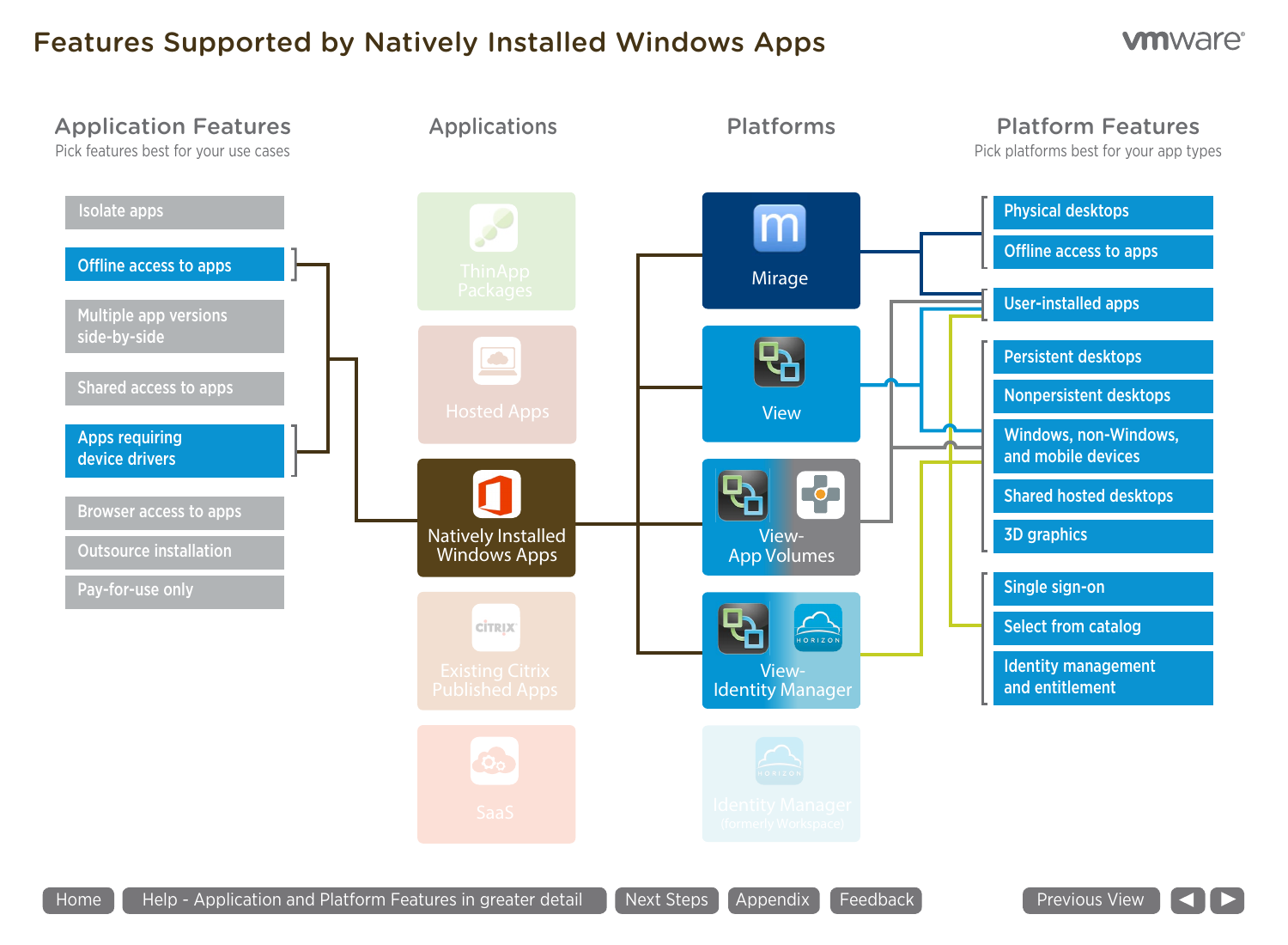## Three Platforms Support Citrix Published Apps



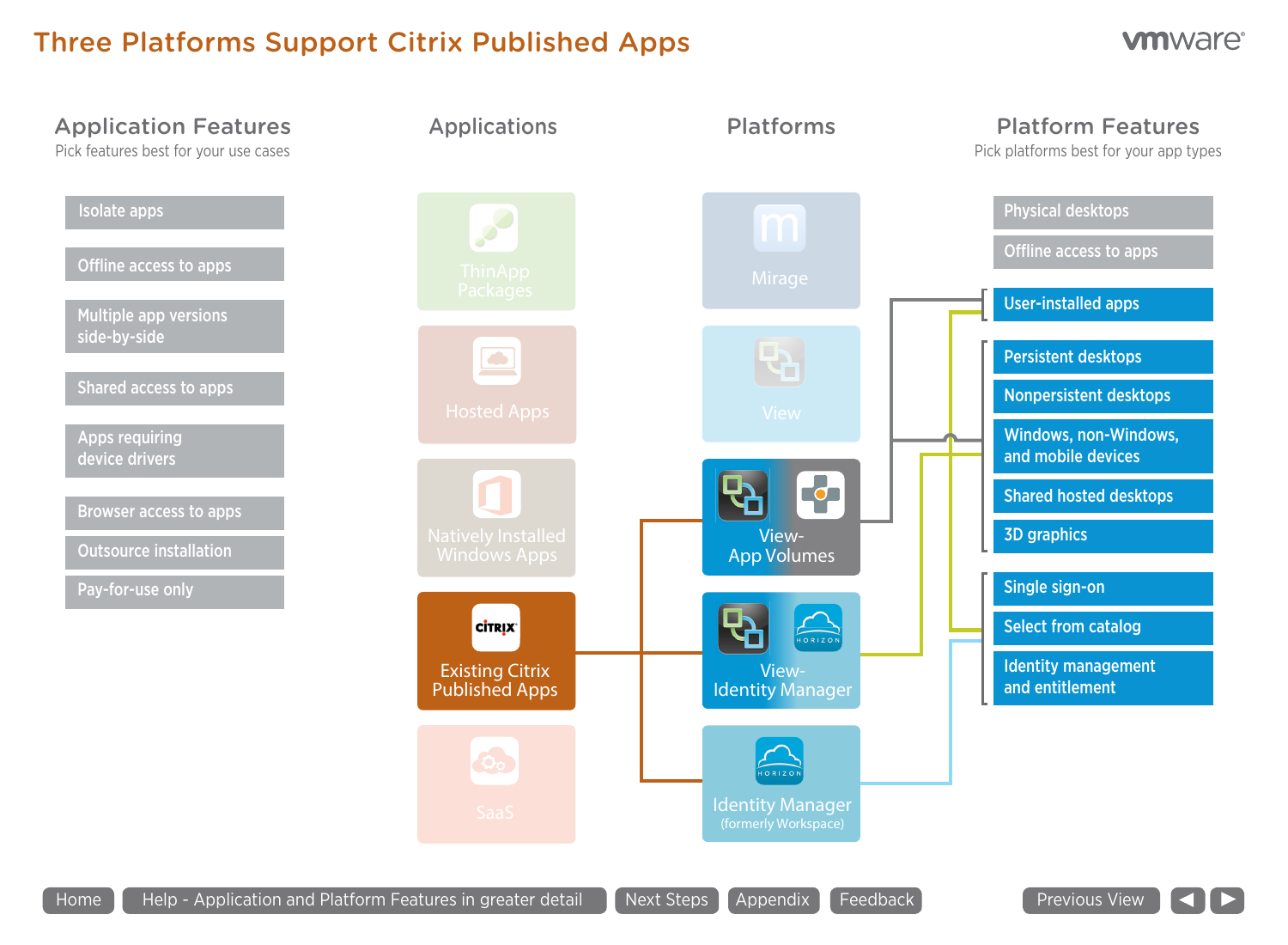## Features Supported by SaaS



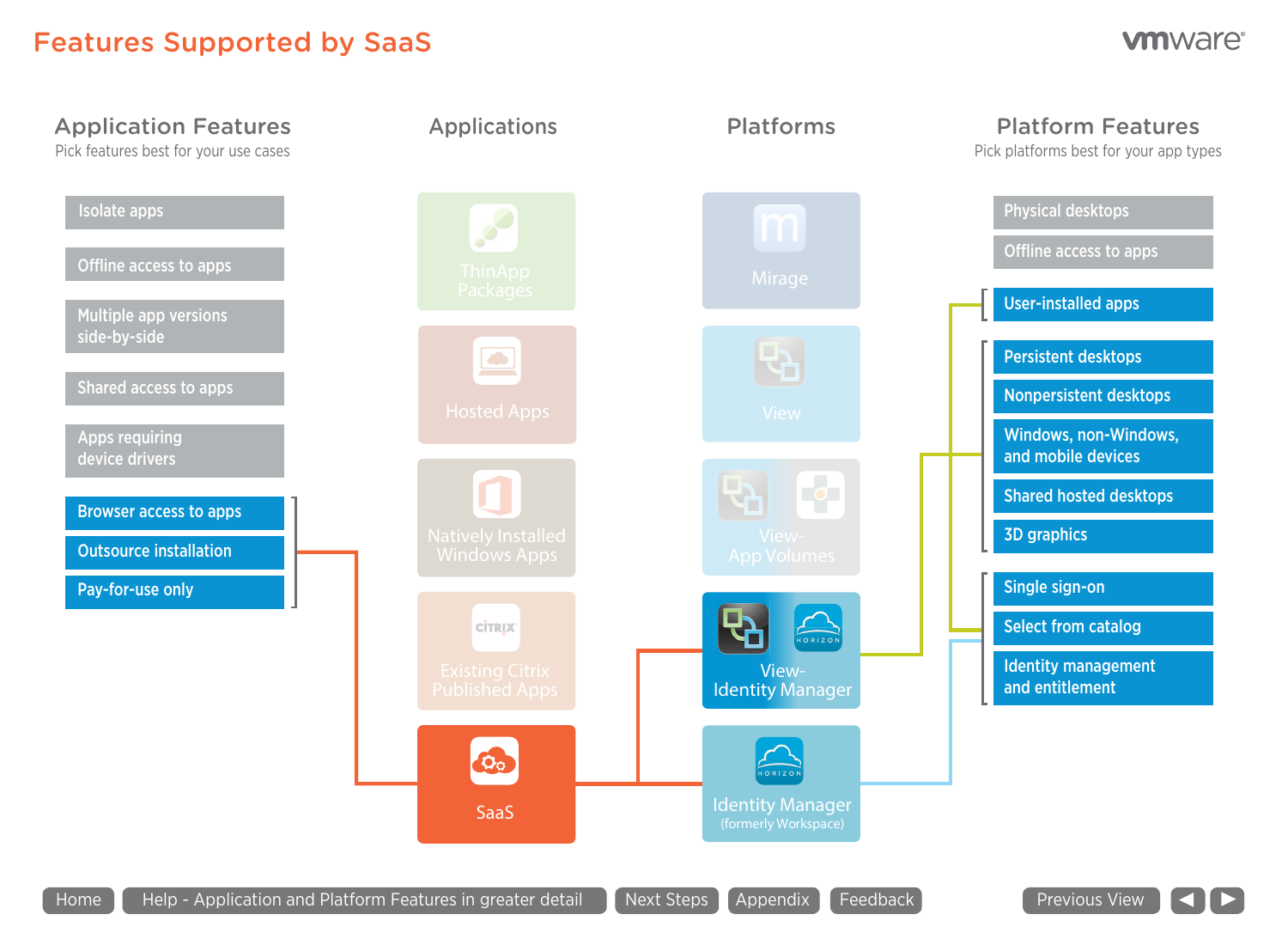### Mirage-Supported Features



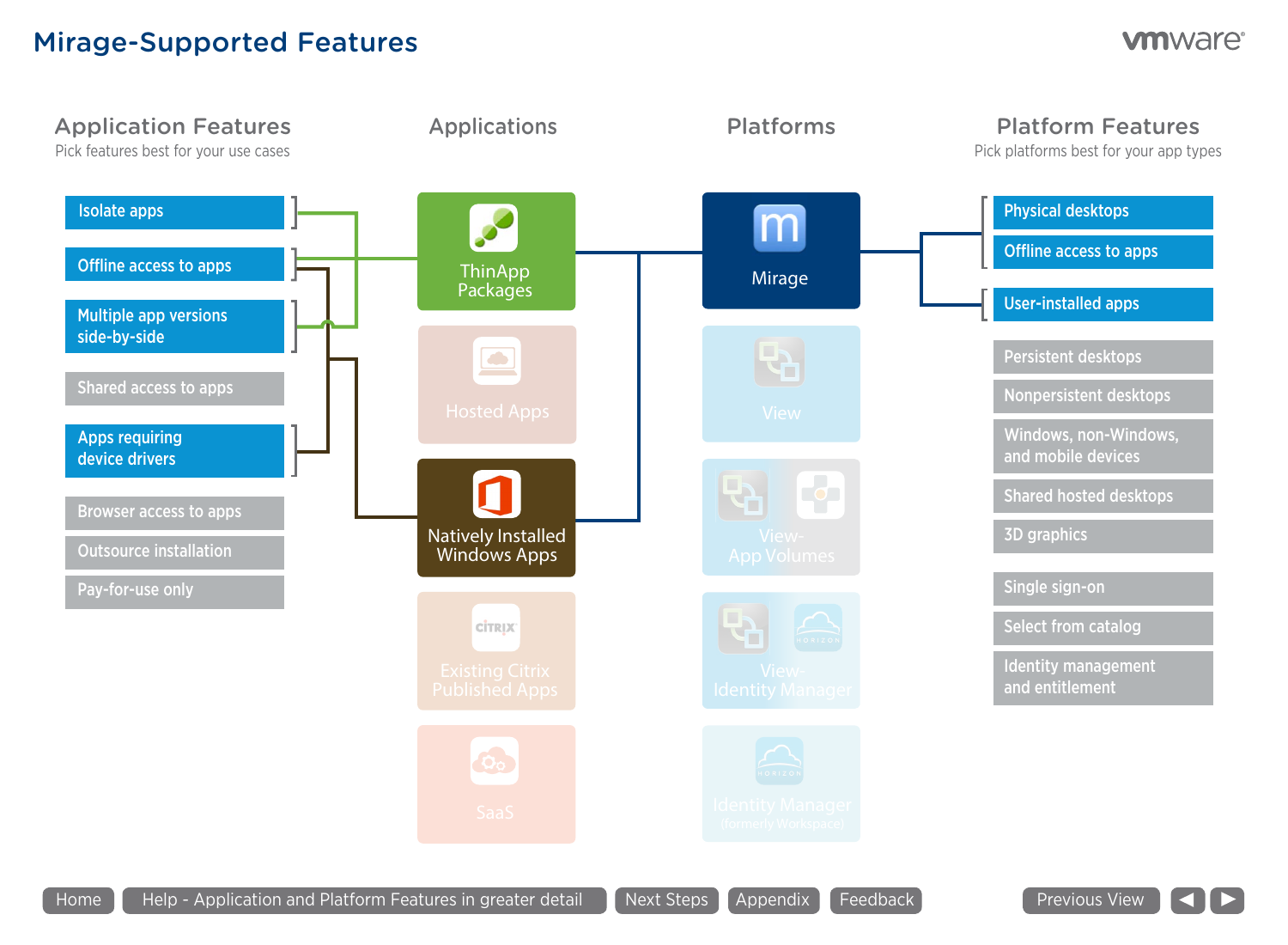## View-Supported Features



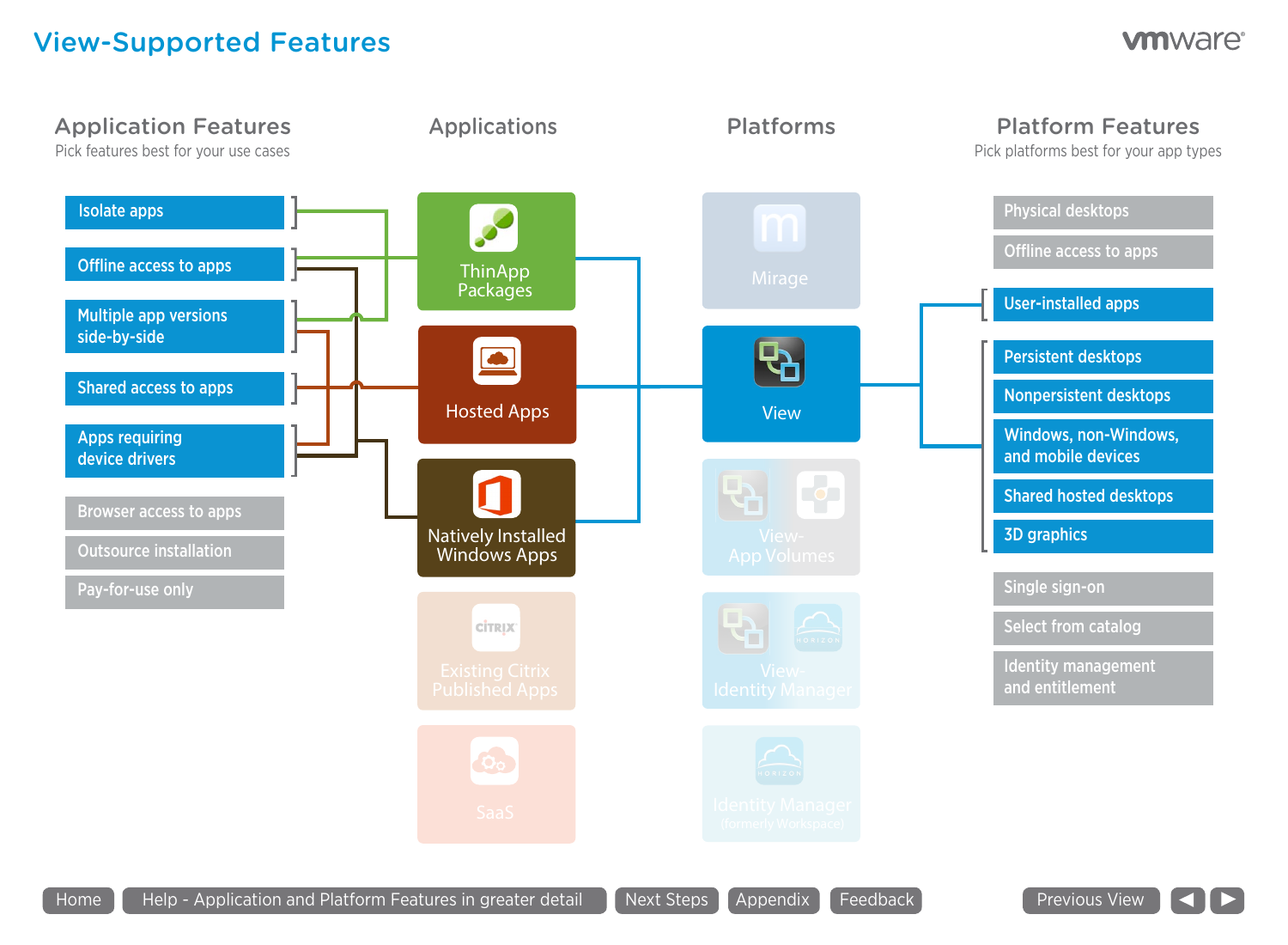## Features Supported by View-App Volumes Integrations



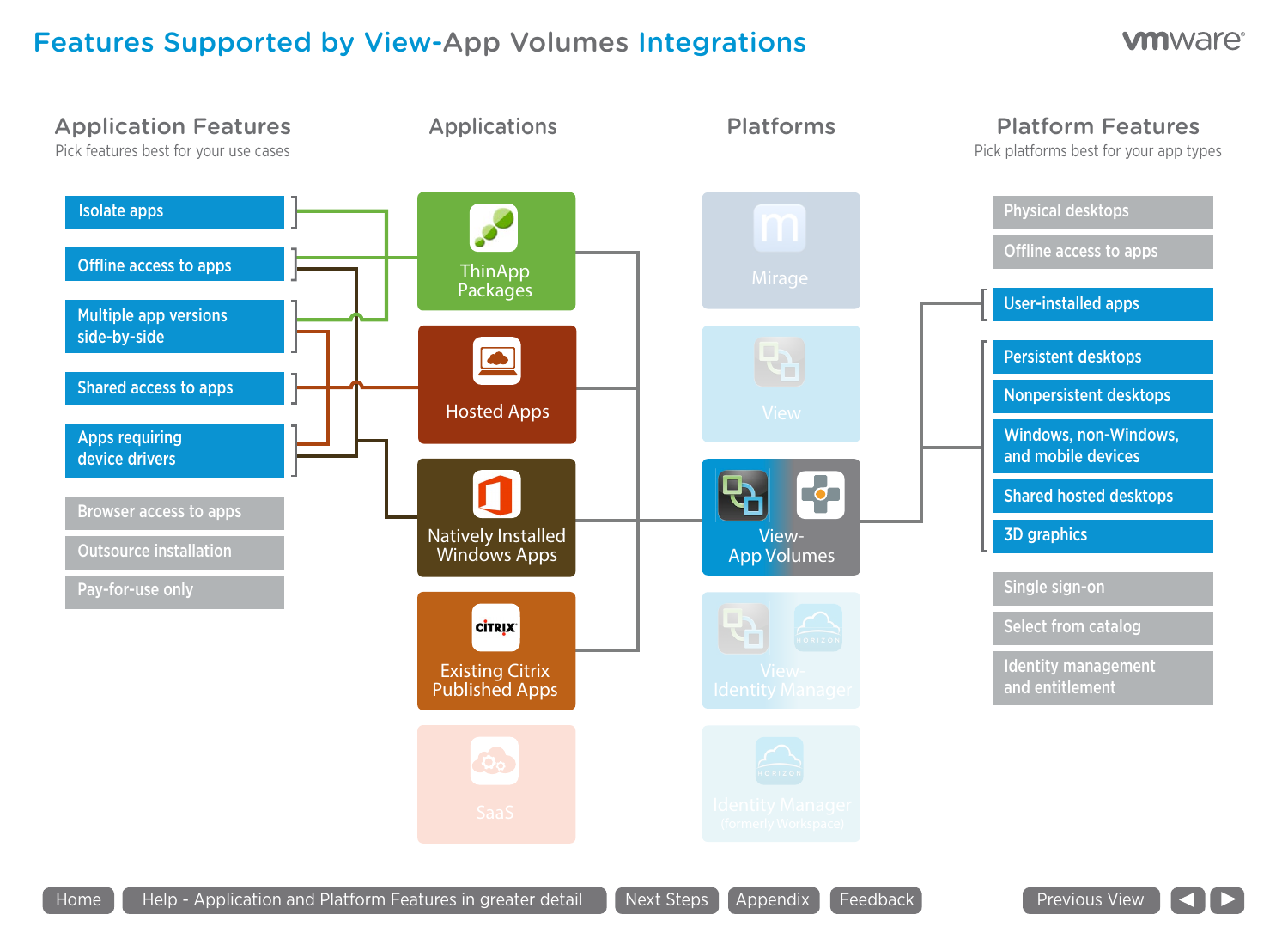## Features Supported by View-Identity Manager Integration



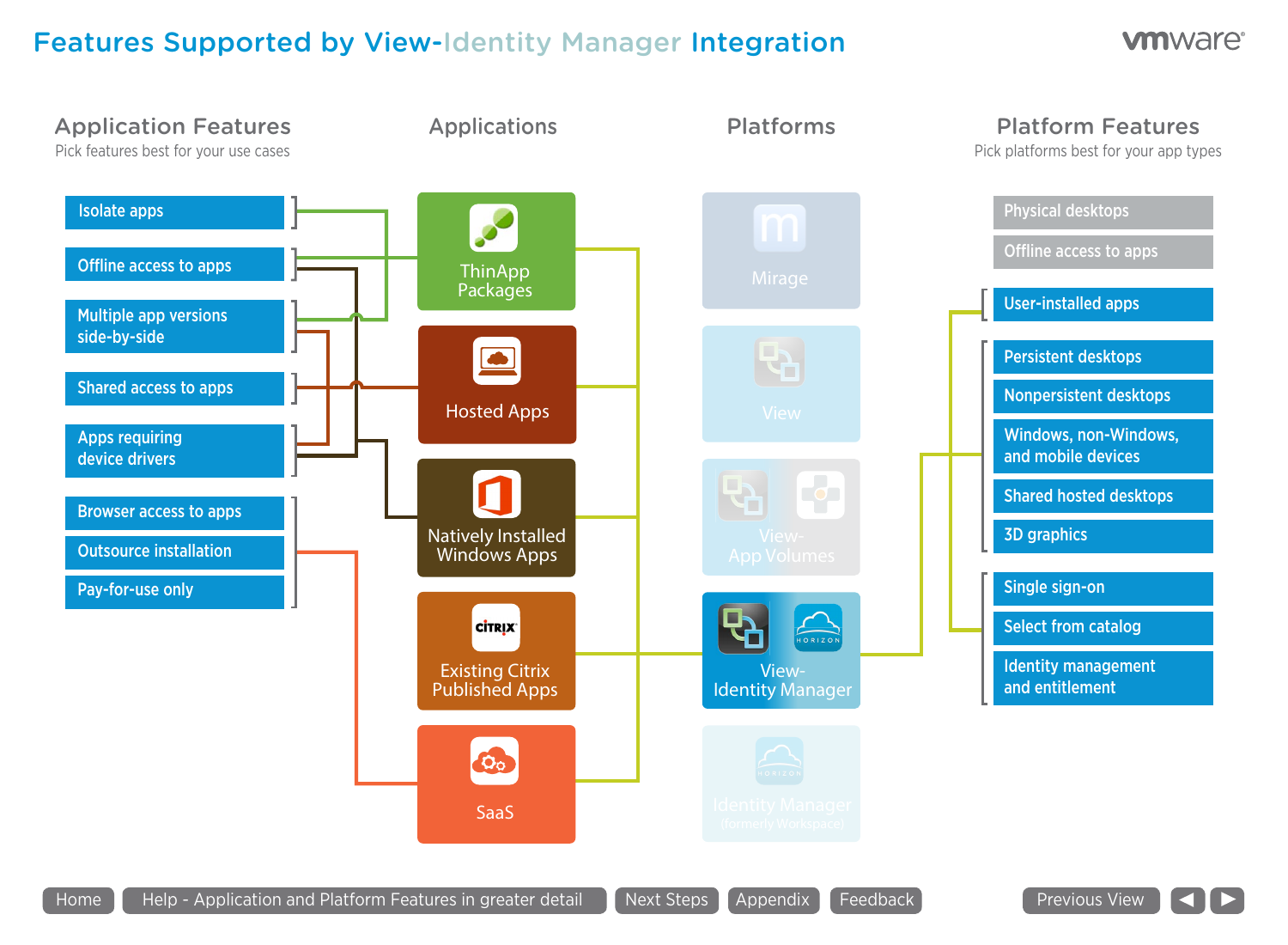# Features Supported by Identity Manager (formerly Workspace)



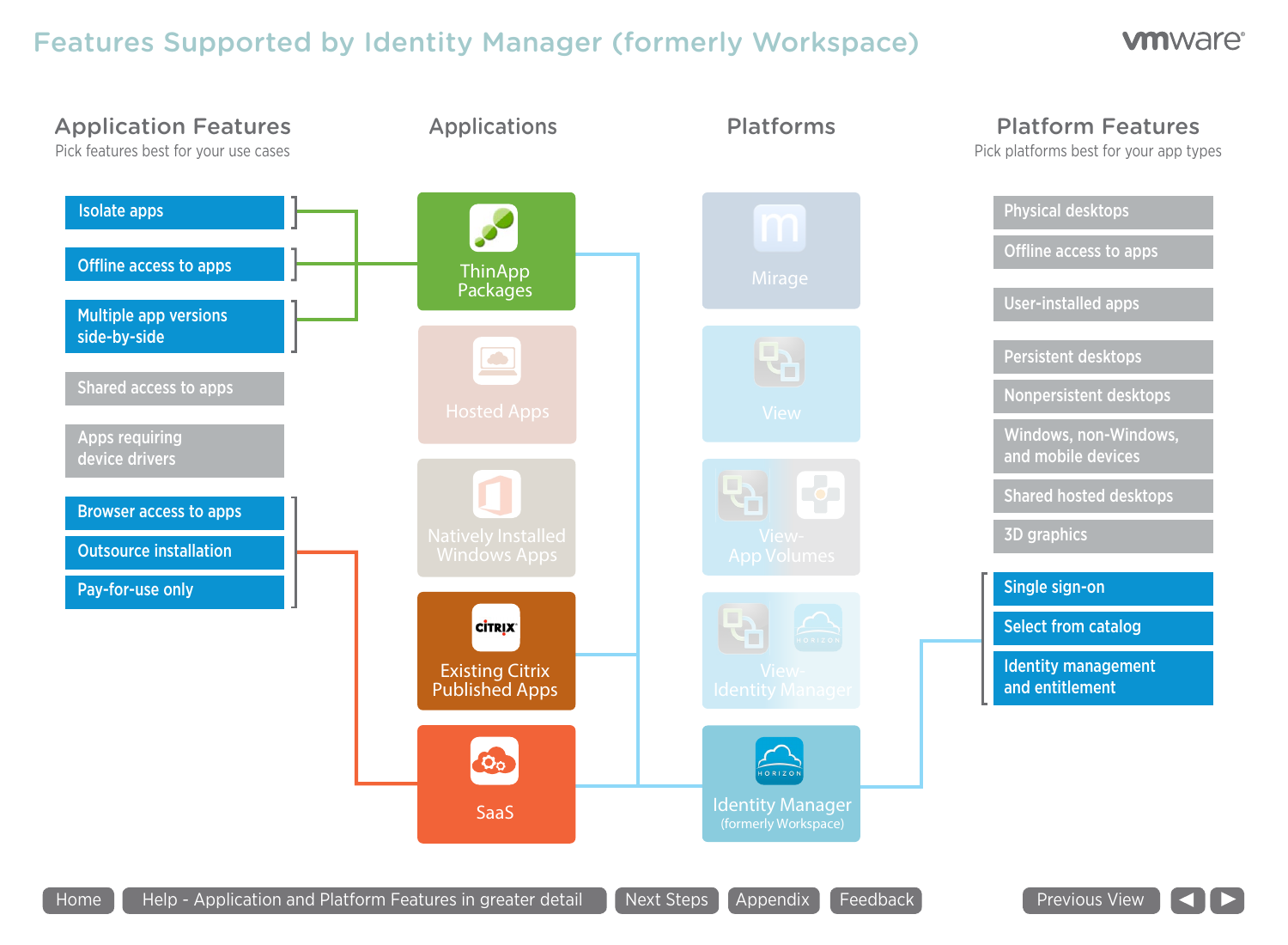## Two App Types Support Offline Access



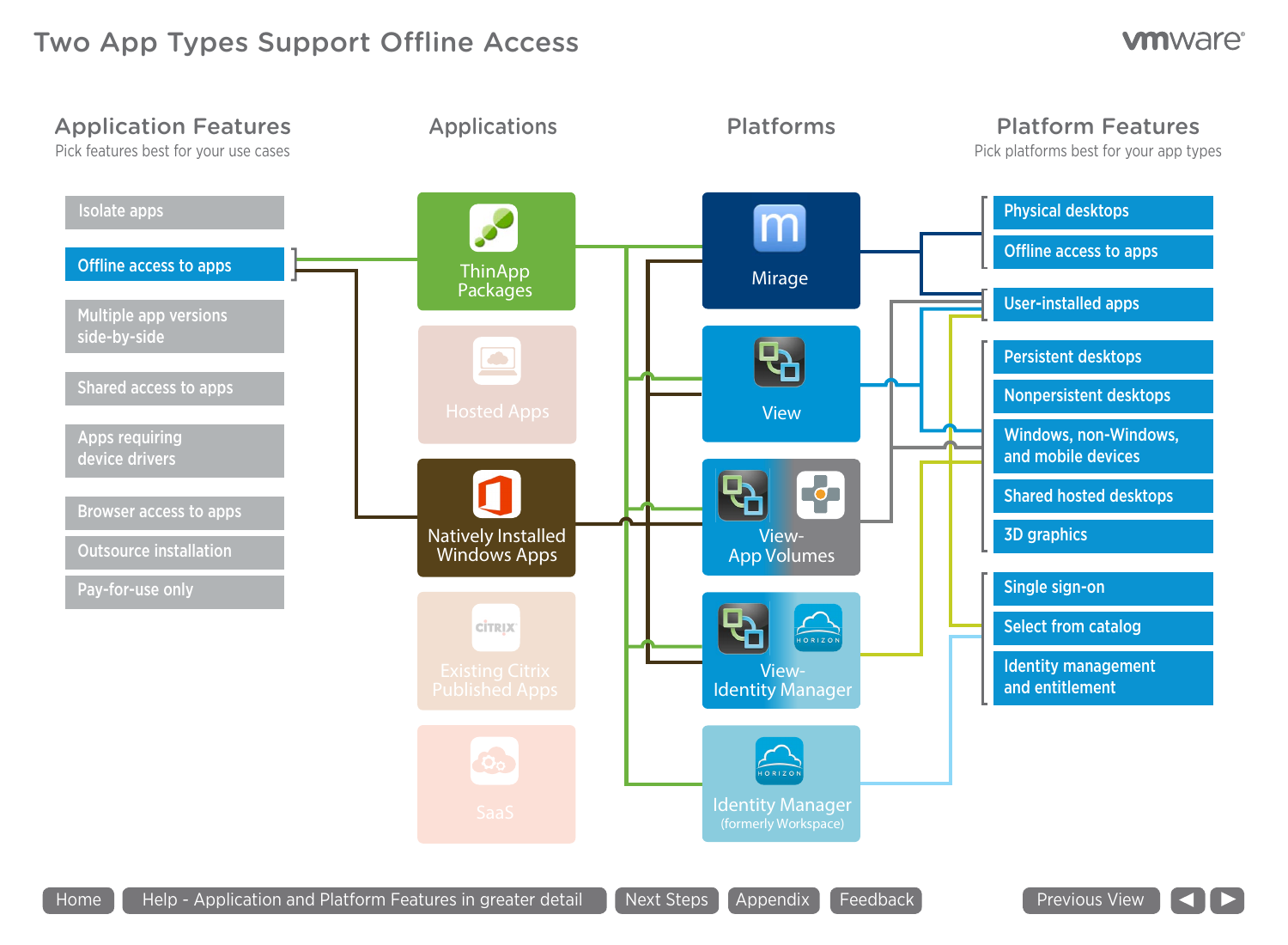## Two App Types Support Multiple App Versions

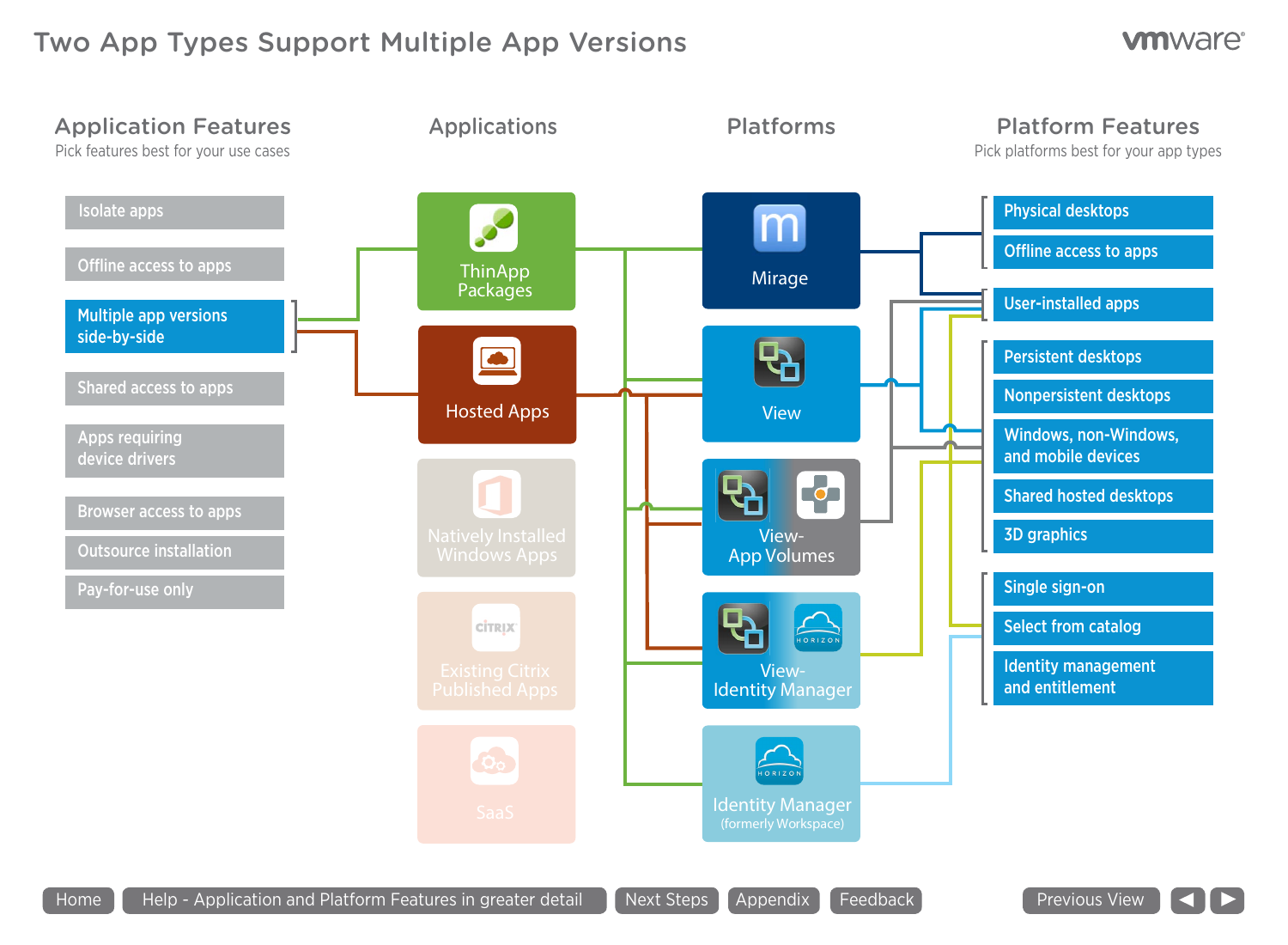### Two App Types Support Device Drivers



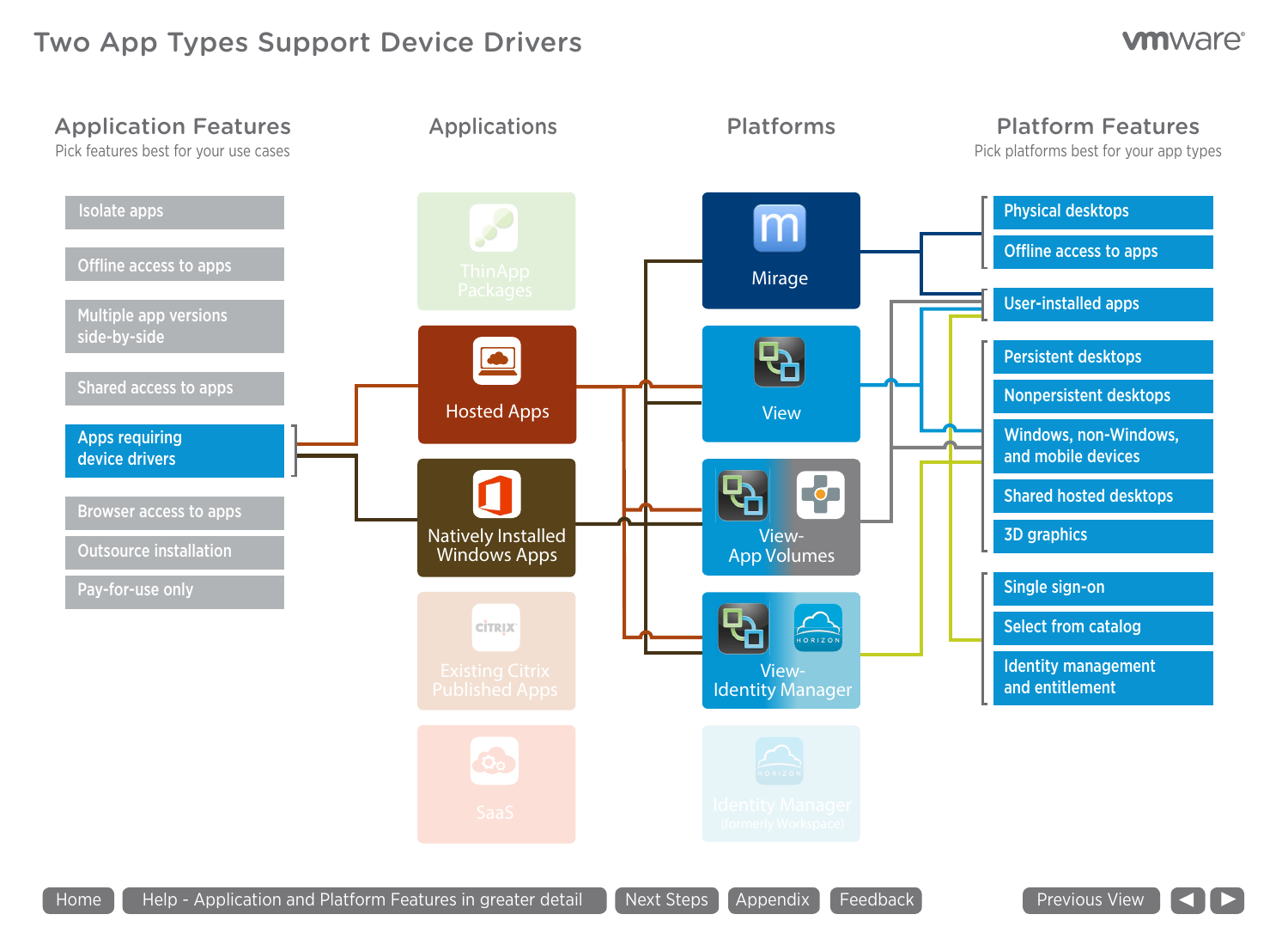## Four Platforms Support User-Installed Apps



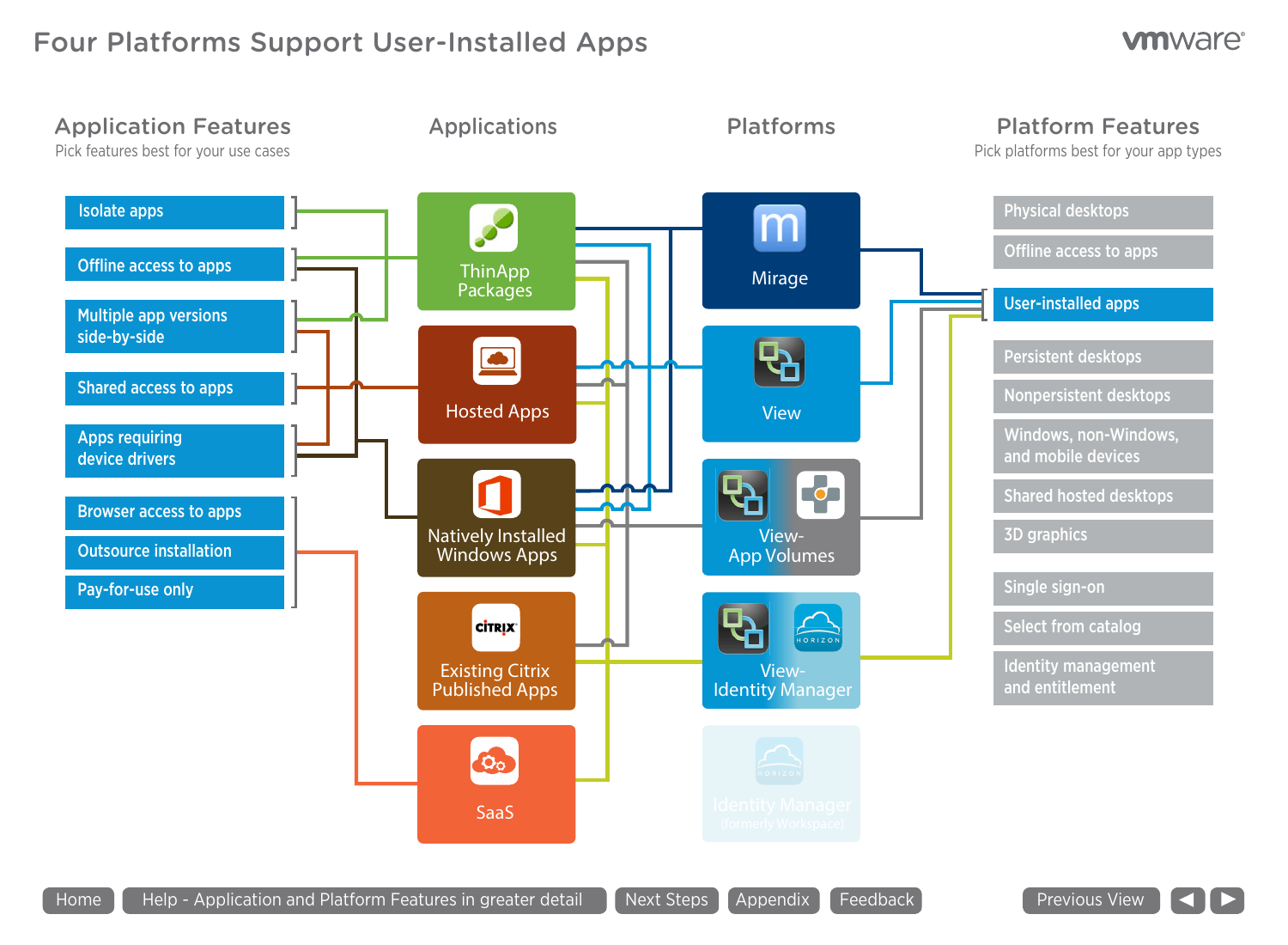## View and View Integrations Support View Features



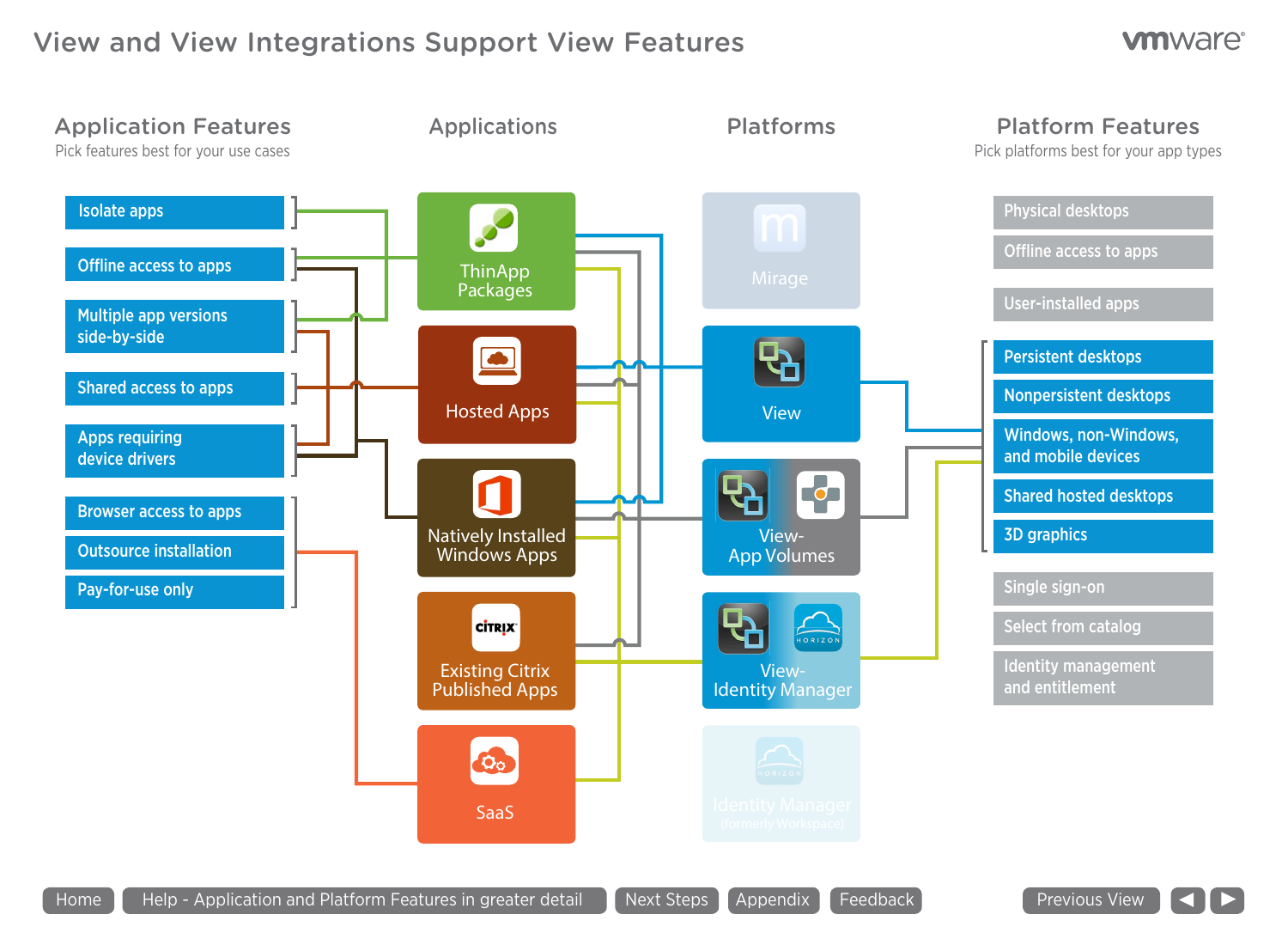## Identity Manager and Integrations Support Identity Manager Features



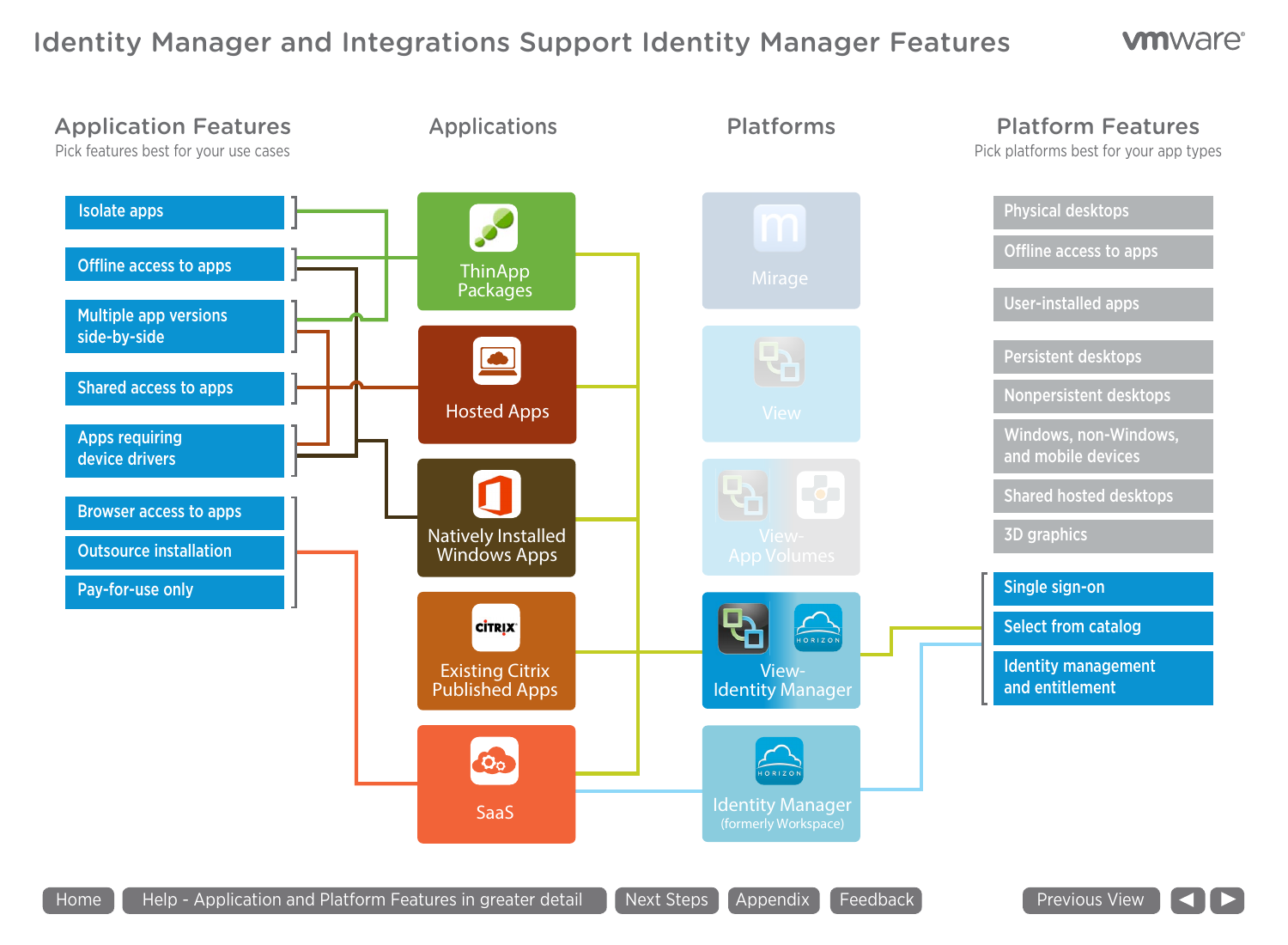| <b>FEATURES</b>                                       | <b>DETAILS</b>                                                                                                                                                                                                                                                                                                     | <b>SOLUTIONS</b>                                                                                   |  |
|-------------------------------------------------------|--------------------------------------------------------------------------------------------------------------------------------------------------------------------------------------------------------------------------------------------------------------------------------------------------------------------|----------------------------------------------------------------------------------------------------|--|
| Which application type serves your use case the best? |                                                                                                                                                                                                                                                                                                                    |                                                                                                    |  |
| Isolate apps                                          | Do you want to isolate applications, either one version from another, or from the OS?                                                                                                                                                                                                                              | VMware ThinApp <sup>®</sup> packages                                                               |  |
| Offline access to apps                                | Do your end users need the ability to access applications offline, such as while<br>working in the field?                                                                                                                                                                                                          | ThinApp packages, natively installed<br>Windows apps                                               |  |
| Multiple app versions side-by-side                    | Do you need to support more than one version of the same application<br>simultaneously?                                                                                                                                                                                                                            | Hosted apps, ThinApp packages                                                                      |  |
| Shared access to apps                                 | Do you need to support shared access to applications?                                                                                                                                                                                                                                                              | Hosted apps                                                                                        |  |
| Apps requiring device drivers                         | Do you need to deliver applications that require device drivers, or otherwise<br>do not work well when virtualized?                                                                                                                                                                                                | Hosted apps, natively installed Windows apps                                                       |  |
| Browser access to apps                                | Do your end users need the ability to access applications from Web browsers?                                                                                                                                                                                                                                       | SaaS                                                                                               |  |
| Outsource installation                                | Do you want to outsource installation and maintenance?                                                                                                                                                                                                                                                             | SaaS                                                                                               |  |
| Pay-for-use only                                      | Do you want to pay only for what you use, and save time and money by<br>outsourcing application maintenance and upgrades?                                                                                                                                                                                          | SaaS                                                                                               |  |
| Which platforms support your application types?       |                                                                                                                                                                                                                                                                                                                    |                                                                                                    |  |
| ThinApp packages                                      | Do you want to deliver ThinApp packages to your end users?<br>You can deliver ThinApp packages using VMware Horizon® 6 with View,<br>VMware Identity Manager <sup>™</sup> (formerly VMware Workspace™), a View-Identity<br>Manager integration, a View-VMware App Volumes™ integration, or with<br>VMware Mirage™. | View, View-Identity Manager (formerly<br>Workspace), View-App Volumes,<br>Identity Manager, Mirage |  |
| Hosted apps                                           | Do you want to present hosted applications to your end users?                                                                                                                                                                                                                                                      | View, View-Identity Manager (formerly Workspace),<br>View-App Volumes                              |  |
|                                                       | You can present hosted applications using Horizon 6 with View, a<br>View-Identity Manager (formerly Workspace) integration, or a<br>View-App Volumes integration.                                                                                                                                                  |                                                                                                    |  |
| Natively installed Windows apps                       | Do you want to deliver natively installed Windows applications, such as<br>Adobe Reader or Microsoft Word, to your end users? You can deliver natively<br>installed Windows apps using View, a View-Identity Manager (formerly<br>Workspace) integration, a View-App Volumes integration, or with Mirage.          | View, View-Identity Manager (formerly<br>Workspace), View-App Volumes, Mirage                      |  |

Features and solutions continue on the next page.

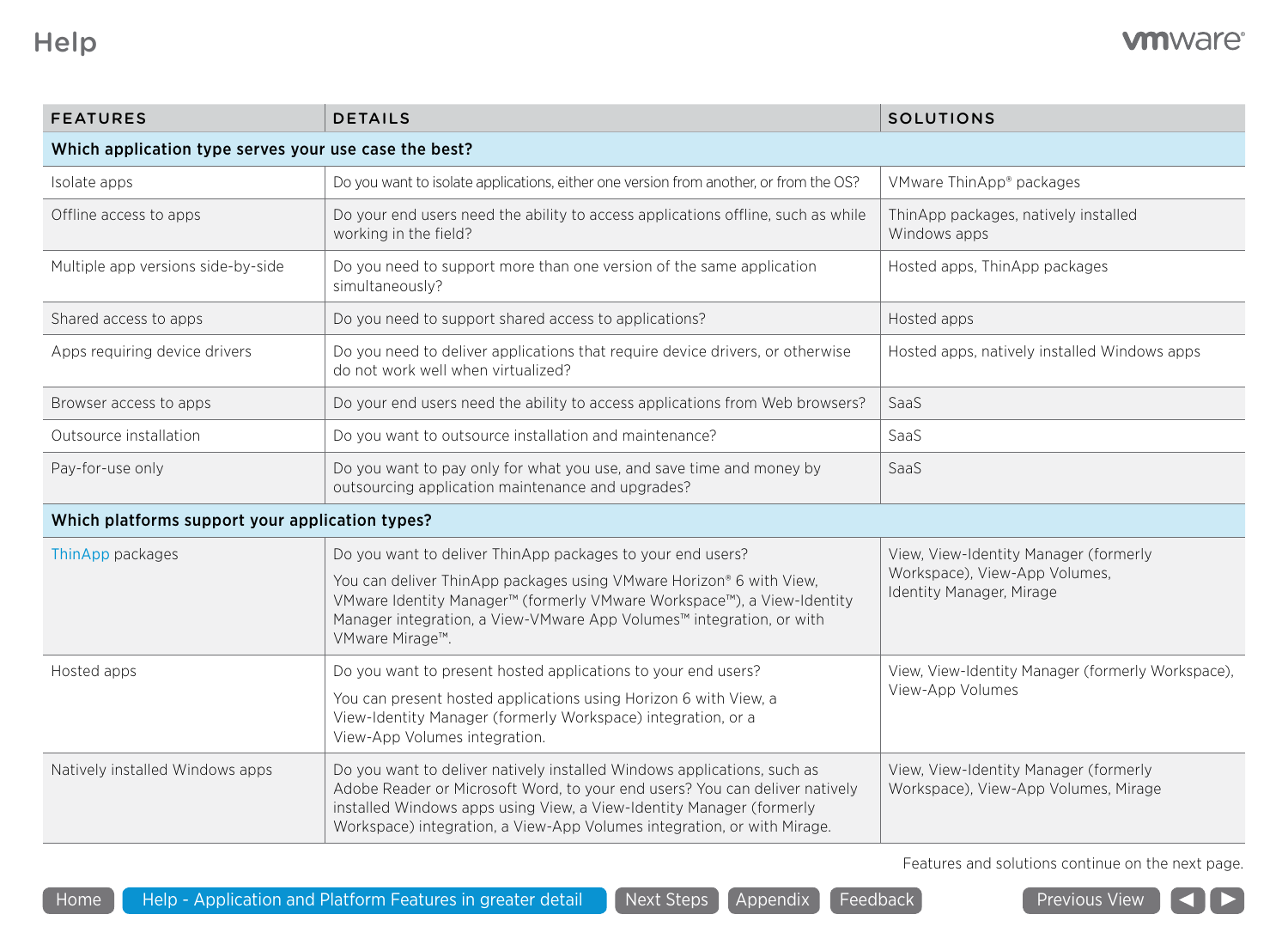| <b>FEATURES</b>                                                                | <b>DETAILS</b>                                                                                                                                                                          | <b>SOLUTIONS</b>                                                                  |  |
|--------------------------------------------------------------------------------|-----------------------------------------------------------------------------------------------------------------------------------------------------------------------------------------|-----------------------------------------------------------------------------------|--|
| Which platforms support your application types? (continued from previous page) |                                                                                                                                                                                         |                                                                                   |  |
| Existing Citrix published apps                                                 | Do you want to present Citrix published applications to your end users?                                                                                                                 | View-Identity Manager (formerly Workspace),<br>Identity Manager, View-App Volumes |  |
|                                                                                | You can present Citrix published applications using Horizon 6 with<br>Identity Manager (formerly Workspace), a View-Identity Manager integration,<br>or a View-App Volumes integration. |                                                                                   |  |
| SaaS                                                                           | Do you want to outsource application delivery by subscribing to<br>software as a service?                                                                                               | View-Identity Manager (formerly Workspace),<br><b>Identity Manager</b>            |  |
|                                                                                | You can deliver SaaS via Horizon 6 with Identity Manager<br>(formerly Workspace).                                                                                                       |                                                                                   |  |
| Which platforms serve your use cases best?                                     |                                                                                                                                                                                         |                                                                                   |  |
| Physical desktops                                                              | Do you need to provide support for physical desktops for your end users?                                                                                                                | Mirage                                                                            |  |
| Offline access to apps                                                         | Do your end users need the ability to access applications offline, such as while<br>working in the field?                                                                               | Mirage                                                                            |  |
| User-installed apps                                                            | Do you want your end users to be able to install their own applications?                                                                                                                | View-App Volumes                                                                  |  |
| Persistent desktops                                                            | Do you want to support a persistent desktop experience for your end users?                                                                                                              | View, View-App Volumes,<br>View-Identity Manager (formerly Workspace)             |  |
| Nonpersistent desktops                                                         | Do you want to save time and money by maintaining nonpersistent desktops?                                                                                                               | View, View-App Volumes,<br>View-Identity Manager (formerly Workspace)             |  |
| Windows, non-Windows, and mobile<br>devices                                    | Do your end users need to access your applications from Windows,<br>non-Windows, or mobile devices?                                                                                     | View, View-App Volumes,<br>View-Identity Manager (formerly Workspace)             |  |
| Shared hosted desktops                                                         | Do you want to provide shared hosted desktops, such as when end users work<br>from the same desktop on different shifts?                                                                | View, View-App Volumes,<br>View-Identity Manager (formerly Workspace)             |  |
| 3D graphics                                                                    | Do you want to support 3D graphics?                                                                                                                                                     | View, View-App Volumes,<br>View-Identity Manager (formerly Workspace)             |  |
| Single sign-on                                                                 | Do you want to provide single sign-on capability?                                                                                                                                       | View-Identity Manager (formerly Workspace),<br><b>Identity Manager</b>            |  |

Features and solutions continue on the next page.

 $\blacktriangleright$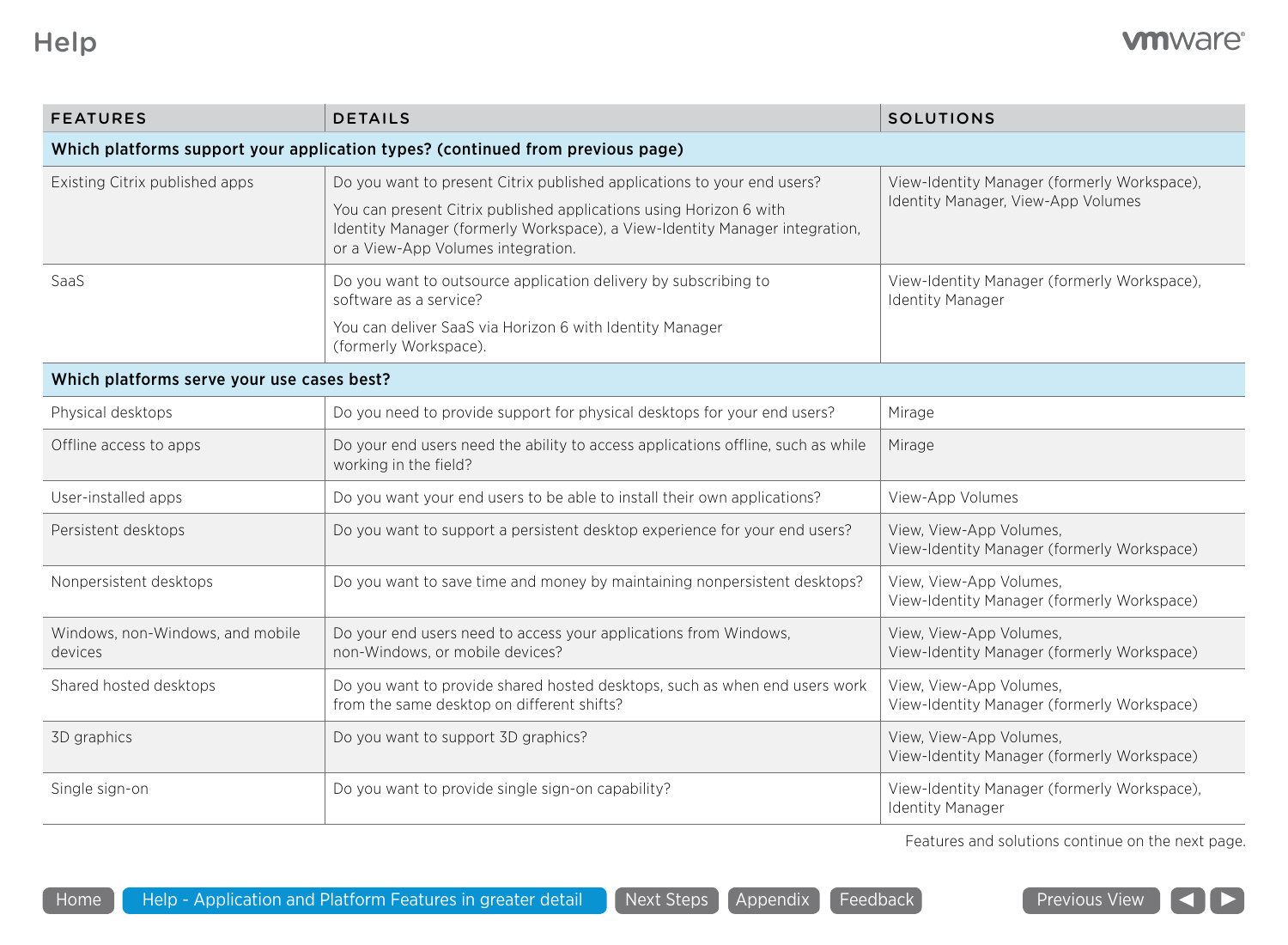| <b>FEATURES</b>                                                           | <b>DETAILS</b>                                                                                             | <b>SOLUTIONS</b>                                                                                  |  |  |
|---------------------------------------------------------------------------|------------------------------------------------------------------------------------------------------------|---------------------------------------------------------------------------------------------------|--|--|
| Which platforms serve your use cases best? (continued from previous page) |                                                                                                            |                                                                                                   |  |  |
| Select from catalog                                                       | Do you want to provide the ability to self-select apps from a catalog of<br>pre-approved apps?             | View-Identity Manager (formerly Workspace),<br><b>Identity Manager</b>                            |  |  |
| Identity management and entitlement                                       | Do you want to manage identity and entitlement from one central UI?                                        | View-Identity Manager (formerly Workspace),<br><b>Identity Manager</b>                            |  |  |
| Which application types does each platform support?                       |                                                                                                            |                                                                                                   |  |  |
| <b>Mirage</b>                                                             | Which application types can you deliver using Mirage?                                                      | ThinApp packages, natively installed<br>Windows apps                                              |  |  |
| <b>View</b>                                                               | Which application types can you deliver using View?                                                        | Hosted apps, ThinApp packages, natively installed<br>Windows apps                                 |  |  |
| View-App Volumes                                                          | Which application types can you deliver using a View-App Volumes<br>integration?                           | Hosted apps, ThinApp packages,<br>Citrix published apps, natively installed<br>Windows apps       |  |  |
| View-Identity Manager<br>(formerly Workspace)                             | Which application types can you deliver using a<br>View-Identity Manager (formerly Workspace) integration? | Hosted apps, ThinApp packages,<br>Citrix published apps, SaaS, natively installed<br>Windows apps |  |  |
| <b>Identity Manager</b><br>(formerly Workspace)                           | Which application types can you deliver using Identity Manager<br>(formerly Workspace)?                    | ThinApp packages, Citrix published apps, SaaS                                                     |  |  |

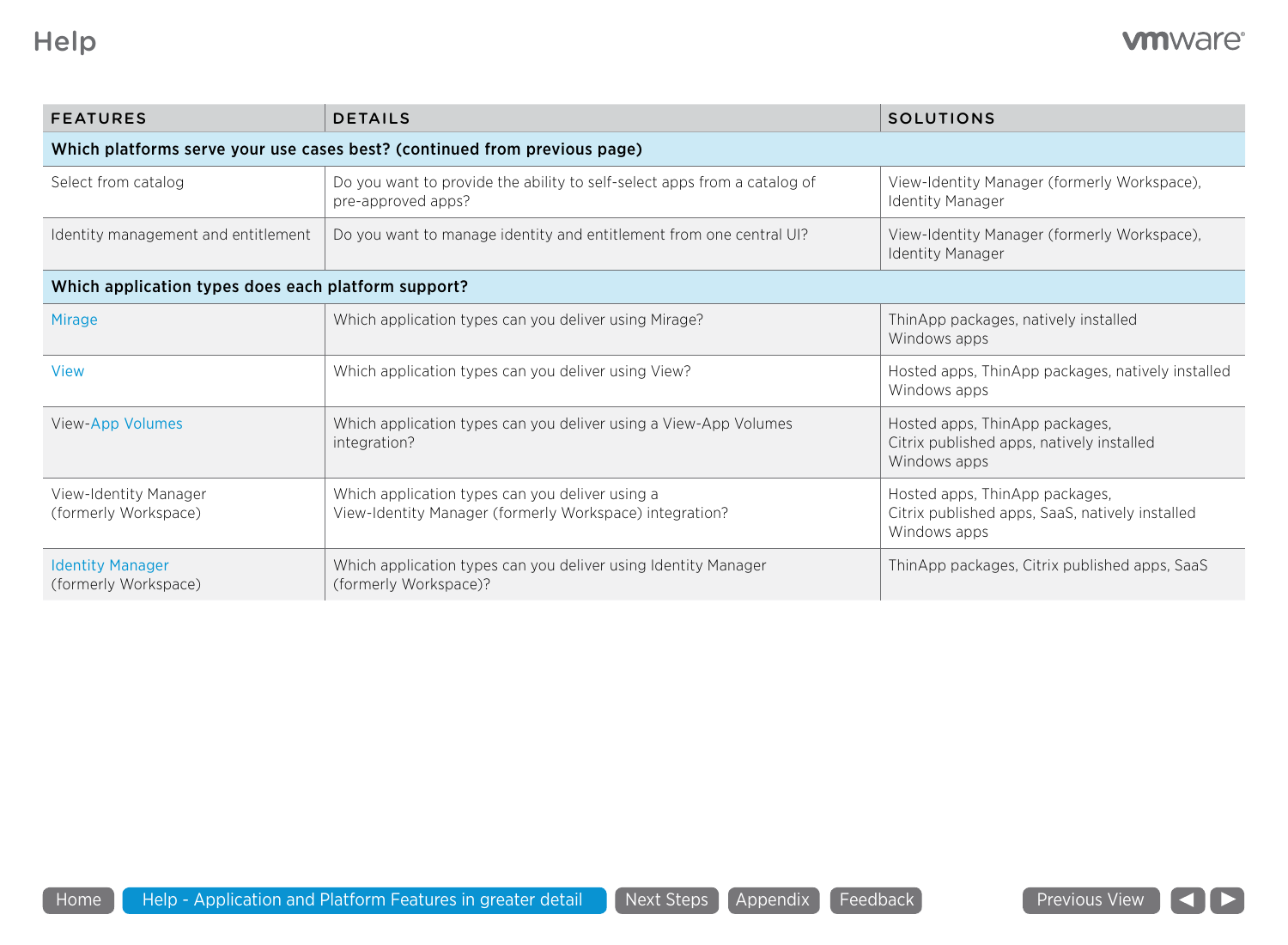After you use the Decision Maker—what next? The Decision Maker is just the first step to a general understanding of appdelivery options, based on the questions most often asked in the field. Now you need to find out how the app-delivery options fit in with the rest of your end-user computing solution. The Decision Maker cannot examine your specific requirements in depth, nor is it not a substitute for a proper application and end-user computing assessment. See your VMware reseller or solutions integrator to find out about the operational savings and other inherent benefits that accrue with different combinations; for example, App Volumes, ThinApp, and RDSH can be combined to add administrative efficiency, time-to-administer, minimizing app-packaging configurations and storage, and so on. See also the following resources:

[App-Delivery Options in Horizon 6](http://www.vmware.com/files/pdf/techpaper/vmware-horizon-view-workspace-application-delivery-options.pdf) – Learn about VMware Horizon 6 app-delivery options in greater detail and how they work together to meet your end-user computing needs. VMware Horizon 6 provides options for application delivery of virtualized applications through ThinApp, delivery of SaaS- or cloud-based applications from individual software providers, as well as delivery of Citrix published applications from XenApp farms, and RDSH-based app remoting.

[SysTrack Desktop Assessment](http://www.vmware.com/files/microsites/latitude/index.html) – Gather baseline performance data about your environment using the SysTrack Desktop Assessment tool, and gain comprehensive visibility into your end-user environment, infrastructure, and applications. Then you can make more informed decisions and take full advantage of solution and deployment and sizing recommendations to best meet your requirements.

[VMware Professional Services Organization \(PSO\)](http://www.vmware.com/consulting) – Work with VMware consultants to create, expand, or optimize your data center and end-user computing environments while gaining hands-on knowledge for your team. You can employ [Accelerate](https://www.vmware.com/consulting/accelerate)  [Advisory Services](https://www.vmware.com/consulting/accelerate) to perform an end-to-end evaluation of your current operations. These consultants assess your organization's specific end-user computing capabilities, address your specific business challenges, help prioritize measurements across all stakeholders, and guide you along an implementation road map to optimize your organizational structure, and increase operational efficiency and agility.

For additional information about VMware products and how they are packaged:

- [ThinApp](http://www.vmware.com/products/thinapp)
- [View](https://www.vmware.com/products/horizon-view/)
- [Mirage](http://www.vmware.com/products/horizon-mirage)
- [VMware products](http://www.vmware.com/products/)
- [Identity Manager](http://www.vmware.com/products/identity-manager) (formerly Workspace)
- [App Volumes](https://www.vmware.com/products/appvolumes)

• [VMware EUC Horizon Packaging](https://www.vmware.com/files/pdf/products/horizon-view/VMware-Horizon-View-Pricing-Licensing-FAQ.pdf)





See [How the](https://blogs.vmware.com/euc/2015/10/a-guide-to-vmware-horizon-interoperability-part-1.html)  [Pieces Fit Together](https://blogs.vmware.com/euc/2015/10/a-guide-to-vmware-horizon-interoperability-part-1.html) by Anthony Rizzo

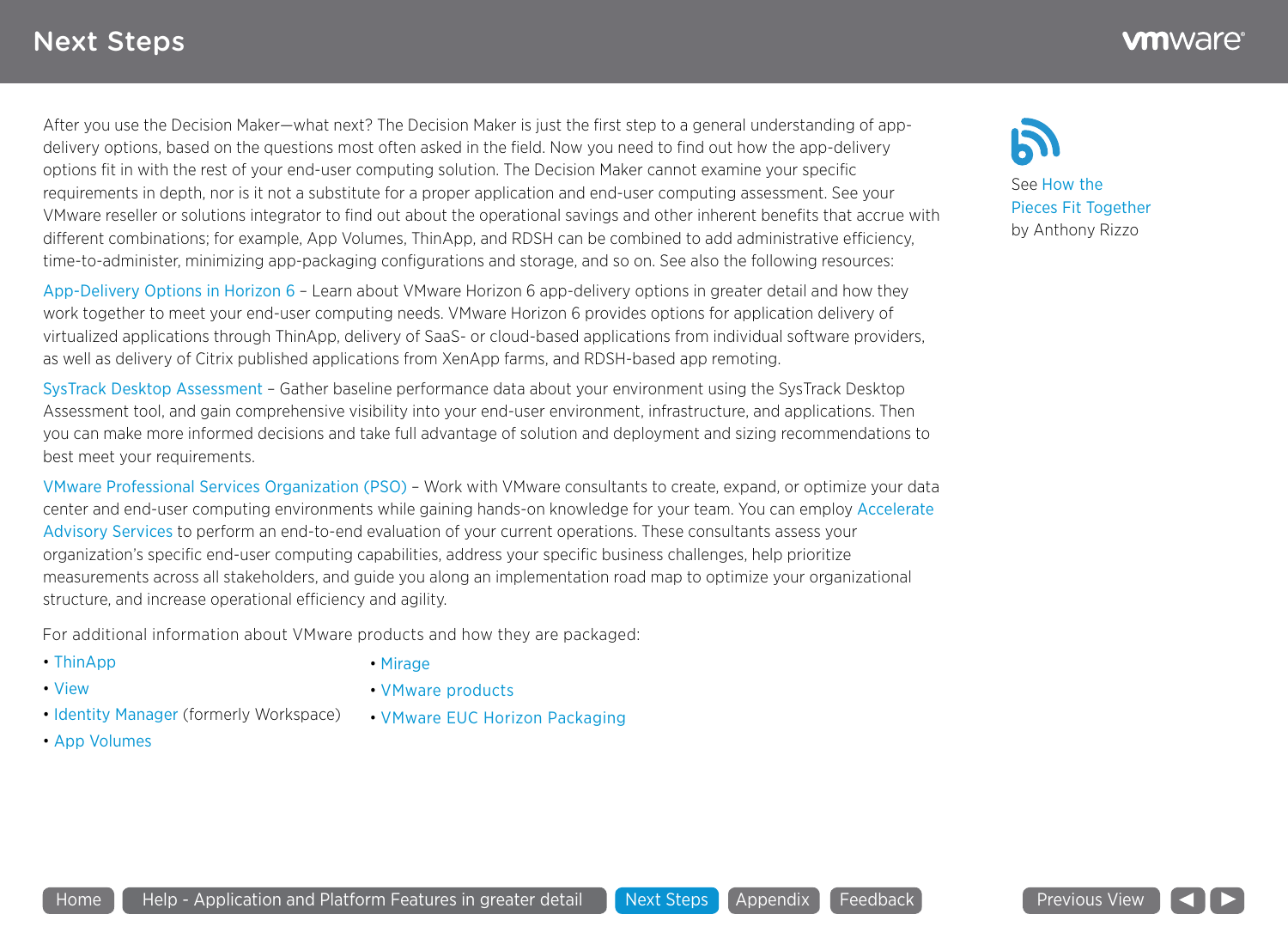## Appendix: Full Matrix

### **vm**ware<sup>®</sup>



Home  $\blacksquare$  Help - Application and Platform Features in greater detail  $\blacksquare$  Next Steps  $\blacksquare$  Appendix  $\blacksquare$  Feedback

Previous View